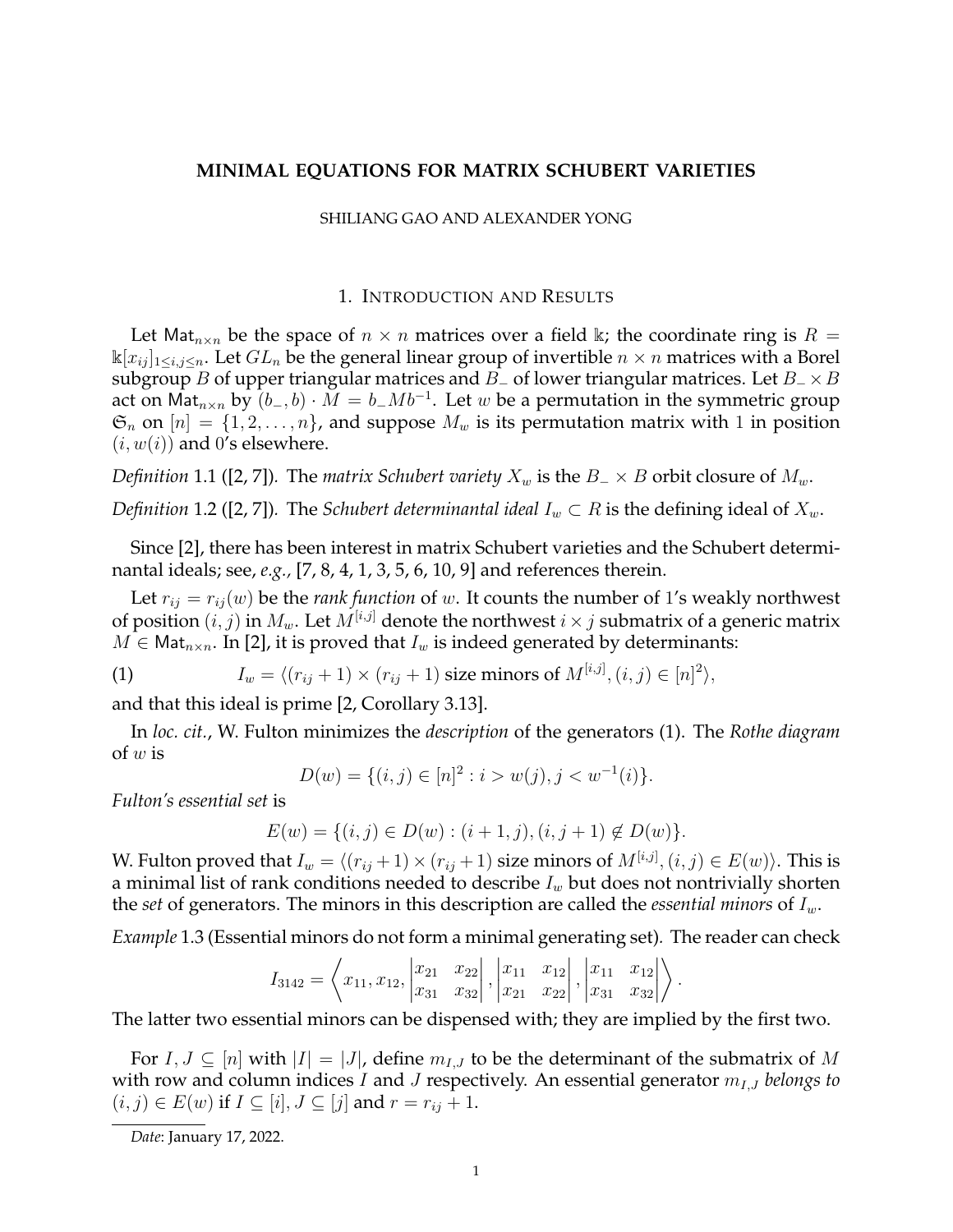*Definition* 1.4. A minor  $m_{I,J}$  attends  $M^{[i',j']}$  if  $|I \cap [i']| > r_{i',j'}$  and  $J \cap [j'] = r_{ij} + 1$  or  $|I \cap [i']| = r_{i,j} + 1$  and  $J \cap [j'] > r_{i',j'}.$ 

*Definition* 1.5*.* A minor  $m_{I,J}$  that belongs to  $(i, j) \in E(w)$  is *elusive* if it does not attend  $M^{[i',j]}$  for all  $(i',j')\in E(w)$  such that  $r_{i',j} < r_{i,j}.$ 

**Theorem 1.6.**  $I_w$  *is minimally generated by elusive minors. Moreover, for any*  $b \in D(w)$  *there exists an elusive minor whose southeast corner is* b*.*

*Example* 1.7. Let  $w = 619723458$ . Theorem 1.6 is a handy way to hand compute the size of a minimal generating set. Here, the minimal generating set contains 5 generators of degree 1,  $\binom{3}{2}$  $_2^3$ ) $_2^{\left( 5\right) }$  generators of degree  $2$  and  $1+\binom{5}{1}$  $\binom{5}{1}\binom{3}{2}$  generators of degree 3.

An exercise is  $w = 13865742$  [7, Example 1.3.5]. A minimum generating set is of size 104 consists of 21 many 2  $\times$  2 minors and 83 many 3  $\times$  3 minors.<sup>1</sup>

A. Knutson-E. Miller [7, Theorem B] proves that the essential minors of  $I_w$  form a Gröbner basis with respect to any *antidiagonal term order*  $\prec$ , that is, a monomial ordering that picks the antidiagonal term of an minor (one example is the lexicographic ordering obtained by reading the rows of the generic matrix right to left in rows, and from top to bottom). A. Knutson, E. Miller and the second author [8, Theorem 3.8] prove the same result for *diagonal term order* ≺', but under the hypothesis that w is *vexillary* (that is 2143avoiding; see the definition of pattern avoidance below). We refine these statements:

**Corollary 1.8.** *The set of elusive minors is a Gröbner basis for I<sub>w</sub> under an antidiagonal term order*  $\prec$ . If we assume w is vexillary, the same statement is true under diagonal term order  $\prec'$ . *That is, in either case,*  $I_w$  *has a Gröbner basis given by a set of minimal generators.* 

The codimension of  $X_w\subseteq \Bbbk^{n^2}$  is  $\ell(w)=\#D(w)$ , that is, the number of inversions of  $w$  [2, Corollary 3.13]. Since the size of a minimal generating set is an invariant,  $X_w$  is a complete intersection if and only if the size of the set of its elusive minors is  $\ell(w)$ . Using this, we give a self-contained proof of the result below of H. Ulfarsson-A. Woo [11, Corollary 6.3], which is a pattern avoidance characterization of matrix Schubert varieties that are complete intersections. Their result came after an earlier characterization by J. C. Hsiao [4, Theorem 5.2] which depends on the Gröbner basis theorem of [7, Theorem B].

Recall  $w \in \mathfrak{S}_n$  *pattern includes*  $u \in S_m$  if there exist indices  $i_1 < i_2 < \ldots < i_m$  such that  $w(i_1), \ldots, w(i_m)$  is in the same relative order as  $u(1), \ldots, u(m)$ . Furthermore, w avoids u if no such indices exist.

**Corollary 1.9** ([4, 11]).  $X_w$  is a complete intersection if and only if w avoids 1342, 1432, 1423.<sup>2</sup>

In fact, the proofs of [4, 11] construct a minimal set of generators for  $I_w$  to prove " $\Leftarrow$ ". However, their arguments do not do this outside of those cases.

#### 2. PROOFS

2.1. **Proof of Theorem 1.6.** Suppose a minor m belonging to  $(i, j) \in E(w)$  is not elusive; say it attends  $M^{[i',j']}$  for  $(i',j')\in E(w)$  satisfying  $r_{i',j'}(w) < r_{i,j}(w)$ . Then it follows by

<sup>&</sup>lt;sup>1</sup>This example is also considered in the unpublished Section 3 of earlier (v1, v2) arXiv preprint versions of [7]. The notion of *attends* is more general than "*causes*" used in those preprints and the published version.

 $^{2}$ In [11, Corollary 6.3], the additional patterns 31524, 24153 and 351624 are listed. However these follow from the size 4 pattterns.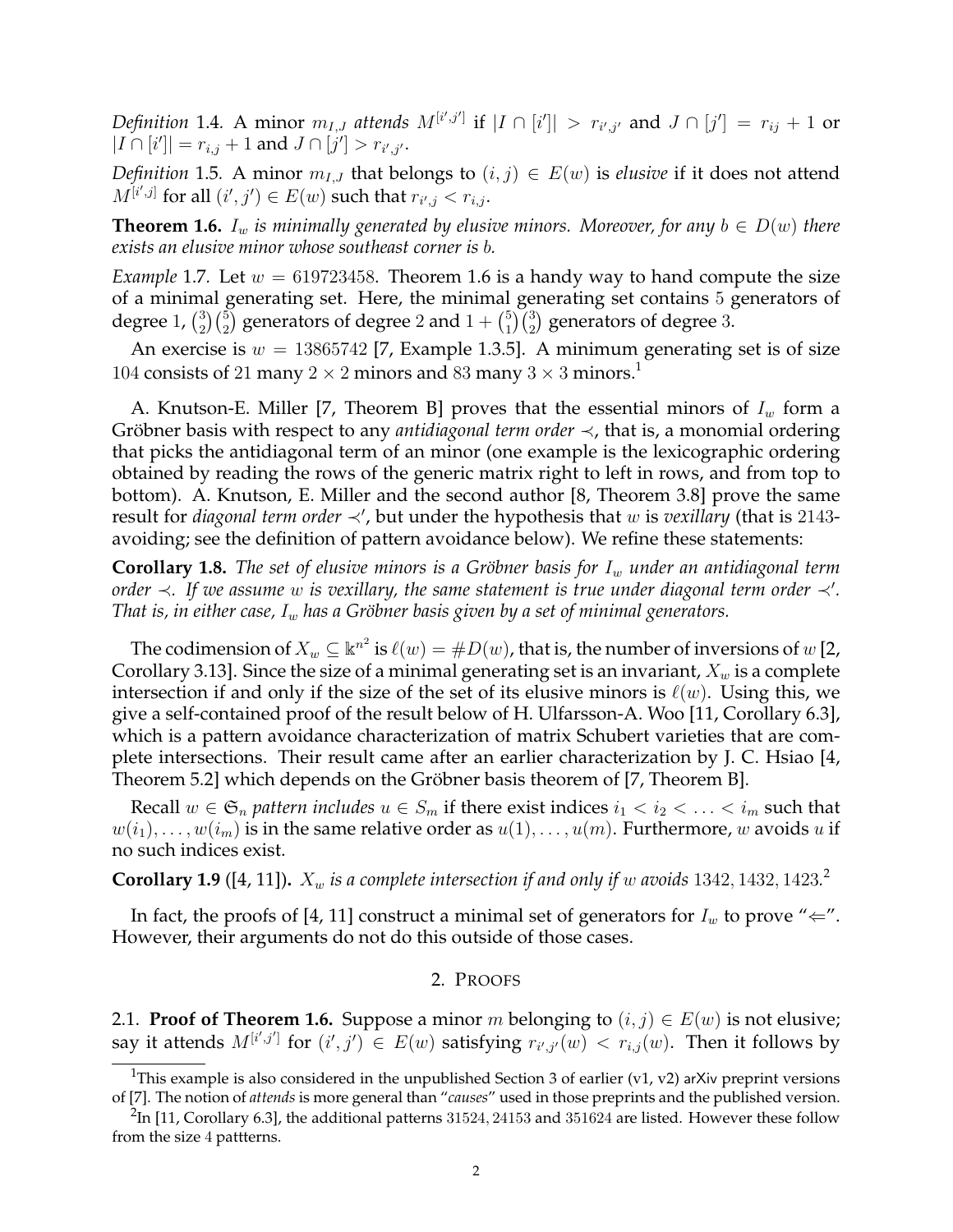induction using cofactor expansion that m is in the ideal generated by the  $(r_{i',j'} + 1) \times$  $(r_{i',j'}+1)$  minors belonging to  $M^{[i',j']}$ . Hence m can be dispensed with.

Conversely, suppose  $m = m_{I,J}$  belonging to  $e = (i, j) \in E(w)$  is elusive. Let  $I = \{1 \leq j \leq J\}$  $i_1 < i_2 < \ldots < i_{r+1} \leq i$  and  $J = \{1 \leq j_1 < j_2 < \ldots < j_{r+1} \leq j\}$  where  $r = r_{i,j}(w)$ .

**Claim 2.1.** *For any*  $1 \le k < r + 1$ *, we have*  $r_{i_k, j} \ge k$  *and*  $r_{i, j_k} \ge k$ *.* 

*Proof of Claim 2.1:* We will prove  $r_{i_k,j} \geq k$ ;  $r_{i,j_k} \geq k$  follows from the same reasoning. We proceed by induction. For  $k = 1$ , suppose  $r_{i_1,j} = 0 \lt k$ , then  $(i_1,j) \in D(w)$ . There is  $(a, b) \in E(w)$  weakly southeast of  $(i_1, j)$  and in the same connected component of  $D(w)$ . Since  $r_{a,b}=r_{i_1,j}=0$ ,  $b\geq j$  and  $I\cap[a]\geq 1>0$ ,  $m_{I,J}$  attends  $M^{[a,b]}$ , a contradiction.

Now suppose  $r_{i_k,j} \geq k$  for all  $1 \leq k < s$  for some  $s < r + 1$ . If  $(i_s, j) \in D(w)$ , there is  $a(a, b) \in E(w)$  that is in the same connected component as  $(i_s, j)$  and weakly southeast of  $(i_s, j)$ . If  $r_{i_s,j} = s - 1$ , then  $m_{I,J}$  attends  $M^{[a,b]}$ , a contradiction. So  $r_{i_s,j} \geq s$  in this case. Now if  $(i_s, j) \notin D(w)$ , since  $(i, j) \in D(w)$  and  $i > i_s$ , we know that  $w(i_s) < j$ . Since  $r_{i_{s-1},j} \geq s-1$ , we see  $r_{i_s,j} \geq r_{i_{s-1},j}+1=s$ , completing the induction step.

To prove that  $m = m_{I,J}$  is necessary as a generator, it suffices to find a point  $P \in \mathsf{Mat}_{n \times n}$ such that  $m$  does not vanish at  $P$  but every other essential generator does vanish. Set  $P_{a,b} = 1$  if  $a = i_t$  and  $b = j_{r-t+2}$  for  $1 \le t \le r+1$ , and let all other entries be 0. In words, P places 1's on the antidiagonal of m. Evidently m does not vanish at P.

It remains to prove all other essential minors do vanish at  $P$ . Suppose, to the contrary that m' is a minor that belongs to  $e' \in E(w)$  but does not vanish at P. Clearly  $r_{e'}(w)$  <  $r_e(w)$ . Let  $e' = (i', j')$ . If  $e'$  is not in the rectangle with corners  $(1, 1)$  and  $(i_{r+1} - 1, j_{r+1} - 1)$ , by definition, m attends  $M^{[e']}$  contradicting the assumption that m is elusive. Thus, the only possibility is that  $i' < i_{r+1}$  and  $j' < j_{r+1}$  as depicted below.



Let us assume that  $i_p \leq i' < i_{p+1}$  and  $j_\ell \leq j' < j_{\ell+1}$  for some  $0 \leq p, \ell < r+1$ , where  $i_0 = j_0 := 1$  (in the figure,  $p = \ell = 2$ ). Since m' does not vanish at P, it is straightforward that  $p + \ell > r + 1$  (otherwise, m' only involves 0 entries) and  $r_{i',j'} < p + \ell - (r + 1)$  (the right hand is the number of 1's that appear in the northwest  $i_p \times j_\ell$  rectangle of  $M_w$ ). In particular, this implies that

$$
r_{i_p,j_\ell} < p + \ell - (r+1).
$$

By Claim 2.1,  $r_{i,j} \geq \ell$ . Since  $r_{i,j} = r$ , we obtain

$$
r_{i_p,j} - r_{i_p,j_\ell} \le r_{i,j} - r_{i,j_\ell} \le r - \ell.
$$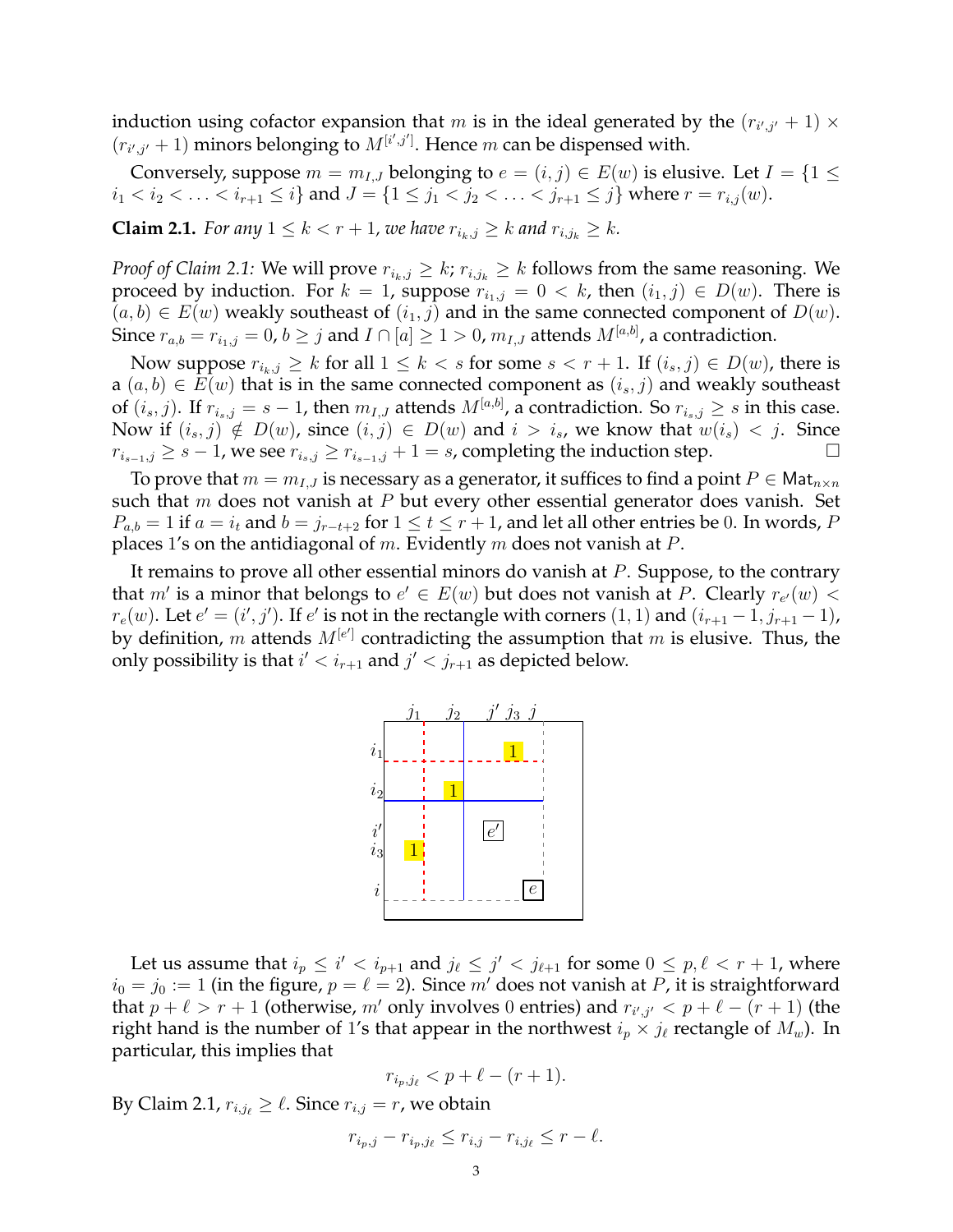Hence,

$$
r_{i_p,j} < p + \ell - (r+1) + r - \ell = p - 1.
$$

Yet by Claim 2.1,  $r_{i_p,j} \geq p$ , a contradiction. So all other essential minors vanish on P.

We now turn to the second statement of the theorem, restated here in more exact form:

**Proposition 2.2.** *For*  $b = (i, j) \in D(w)$ ,  $m_{[i-r,i], [j-r,j]}$  *is an elusive minor with southeast corner b.* 

*Proof.* Let  $r = r_b(w)$ ,  $I = [i - r, i]$  and  $J = [j - r, j]$ . We will show that  $m_{I,J}$  is an elusive minor. Since  $r_e(w) = r$  for any  $e \in E(w)$  that is in the same connected component as b in  $D(w)$ ,  $m_{I,J}$  belongs to any such  $e$ . Suppose  $m_{I,J}$  attends  $M^{[e']}$  for some  $e' = (i', j') \in E(w)$ . We can assume, without loss, that  $i' < i$  and  $j' > j$ .

Since  $b, e' \in D(w)$ , we know that  $(i', j) \in D(w)$ . Let  $k = i - i'$ , we then have

 $r_{i',j}(w) \geq r - k + 1.$ 

Since  $r_{e'}(w) \geq r_{i',j}(w)$ ,

$$
r_{e'}(w) \ge r - k + 1.
$$

Thus any minor that belongs to  $e'$  has size at least  $r - k + 2$ . Since

$$
|I \cap [i']| = r - k + 1 < r - k + 2,
$$

 $m_{I,J}$  does not attend  $M^{[e']}$ , a contradiction. Therefore  $m_{I,J}$  is elusive, as claimed.  $\hskip1cm \Box$ 

2.2. **Proof of Corollary 1.8.** For  $f \in R$ , let init<sub> $\prec$ </sub>(f) be the initial term of f under  $\prec$ . By definition, a generating set S of  $I_w$  is a Gröbner basis if

$$
\langle \text{init}_{\prec}(f) : f \in \mathcal{S} \rangle = \langle \text{init}_{\prec}(f) : f \in I_w \rangle.
$$

By [7, Theorem B], the essential minors are a Gröbner basis under  $\prec$ . Therefore it suffices to show that if m is a non-elusive minor then init<sub>≺</sub> m is divisible by init<sub>≺</sub> m' where m' is an elusive minor. We proceed by induction, ordering the essential set by rank value. In the base case where the rank is 0, all the associated  $1 \times 1$  minors are elusive, trivially. Suppose *m* belongs to  $(i, j) \in E(w)$  but is not elusive. Since  $m = m_{I,J}$  is not elusive we may suppose, without loss of generality, that there is  $(i',j') \in E(w)$  with  $r_{i',j'}(w) < r_{i,j}(w)$ such that  $|I \cap [i']| > r_{i',j'}$  and  $\overline{J} \cap [j'] = r_{i,j} + 1$  (the argument in the other case is similar). Thus, there is a minor  $m_{I',J'}$  that belongs to  $(i',j')$  (and of size  $(r_{i',j'}+1) \times (r_{i',j'}+1)$ ) whose antidiagonal term divides that of  $m_{I,J}$ . More precisely  $I'$  consists of the  $r_{i',j'} + 1$  smallest indices of *I*, and *J'* consists of the  $r_{i',j'}$  + 1 largest indices of *J*. If  $m_{I',J'}$  is elusive we are done. Otherwise by induction init<sub>≺</sub>  $m_{I',J'}$  is divisible by init<sub>≺</sub>  $m_{I'',J''}$  for some elusive  $m_{I'',J''}$  in which case init<sub>≺</sub> $m_{I'',J''}$  divides init<sub>≺</sub> $m_{I,J}$ , as desired.

If w is vexillary and  $e, e' \in E(w)$  then  $e$  cannot be strictly northwest of  $e'$ . Using this and the Gröbner basis result [8, Theorem 3.8], the second sentence follows like the first.

The final sentence of the statement then is immediate from Theorem 1.6.

## 2.3. **Proof of Corollary 1.9.**

**Lemma 2.3.**  $X_w$  *is a complete intersection if and only if*  $X_{w^{-1}}$  *is a complete intersection.* 

*Proof.* Follows from (1). □

**Lemma 2.4** (Shifting). If  $m_{I,J}$  is an elusive minor of  $I_w$  then  $m_{I',J'}$  is elusive whenever  $I' =$  $(I - \{i\}) \cup \{t\}$  *where*  $t > i$  *and*  $t \notin I$  *or similarly for*  $J'$ *.*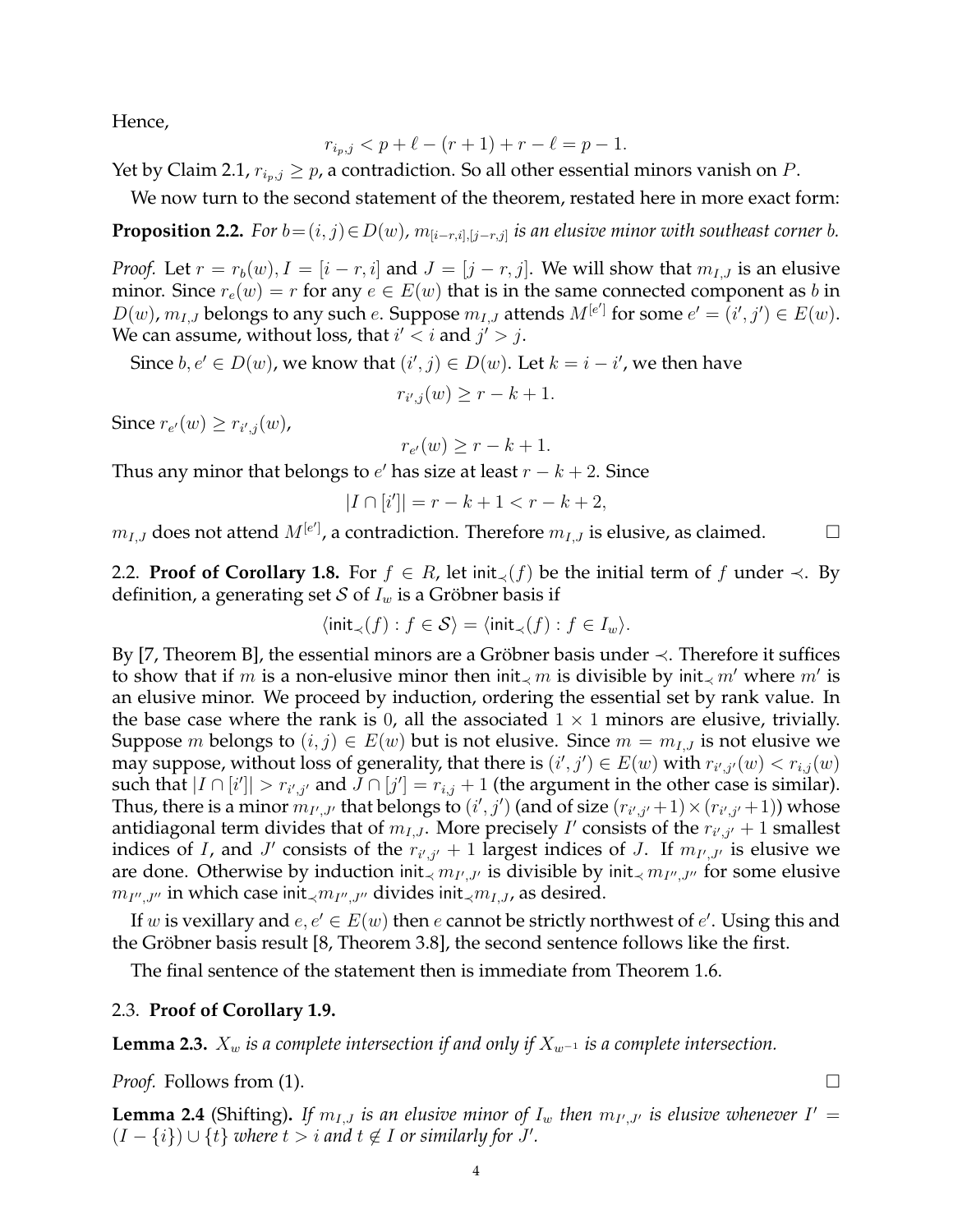(⇒): We prove the contrapositive. Suppose w pattern embeds 1342 or 1432. Let  $a_1$  <  $a_2 < a_3 < a_4$  be such that  $w(a_1) < w(a_4) < w(a_2), w(a_3)$ . Set  $b_1 = w(a_1), b_2 = w(a_4), b_3 = w(a_4)$  $w(a_2), b_4 = w(a_3)$ , then  $e = (a_3, b_2) \in D(w)$  as shown here:



Furthermore, we can assume, without loss, that for any  $a < a_1$ , we have  $w(a) > b_2$ . That is, we can pick  $(a_1, b_1)$  to be the highest non-zero entry in  $M_w$  that is strictly northwest of *e*. Since  $w(a_2) = b_3 > b_2$ , we have  $a_3 > r_e(w) + 1$ . Set  $r = r_e(w)$  and let

$$
I = [a_3 - r, a_3], I' = \{a_3 - r - 1\} \cup [a_3 - r + 1, a_3], J = [b_2 - r, b_2].
$$

Since  $m_{I,J}$  is elusive (by Proposition 2.2), to show that  $m_{I',J}$  is also elusive, it is enough to prove that there does not exist  $(i',j') \in E(w)$  such that  $J \cap [j'] = J$ ,  $r_{i',j'} = 0$  and  $I \cap [i'] = \{a_3 - r - 1\}$ . Suppose not. Indeed, since  $w(a_2) > b_2$ , we know that  $a_3 - r - 1 \ge a_1$ and thus  $r_{i',j'} \geq 1$ , a contradiction. Therefore, there are at least two elusive minors whose southeast corner is e and therefore, by Theorem 1.6,  $X_w$  is not a complete intersection.

Since w includes 1342 if and only if  $w^{-1}$  includes 1423, we are done by Lemma 2.3.

(  $\Leftarrow$  ): We again argue the contrapositive. Suppose  $X_w$  is not a complete intersection. By Theorem 1.6 there is either  $e = (i, j) \in D(w)$  having more than one elusive minor m with southeast corner e, or there is an  $e = (i, j) \in [n]^2 - D(w)$  that is the southeast corner of an elusive minor m' that belongs to  $e' \in E(w)$ . In the second case, by using Lemma 2.4 to repeatedly shift the southmost row and/or eastmost column used by  $m'$ one obtains another elusive minor  $m''$  with southeast corner  $e'$  which is different than the elusive minor from the proof of Proposition 2.2. Hence we assume we are in the first case.

Let  $r = r_e(w)$ . By using Lemma 2.3 or Lemma 2.4, we may assume that  $m_{I',J}$  is an elusive minor where

$$
I' = \{i - r - 1\} \cup [i - r + 1, i], J = [j - r, j].
$$

Since  $m_{I',J}$  is elusive,  $r_{i-r-1,j} \geq 1$ . Also, since  $(i,j) \in D(w)$ , wither  $w(i-r-1) < j$  or  $(i - r - 1, j) \in D(w)$  is true.

Suppose  $w(i - r - 1) < j$ , by the pigeonhole principle, there exists a such that  $(a, j) \in$  $D(w)$  and  $i - r - 1 < a < i$ . As a result,

$$
i - r - 1 < a < i < w^{-1}(j) \text{ and } w(i - r - 1) < j < w(a), w(i).
$$

5

Therefore w embeds 1342 or 1432, and we are done.